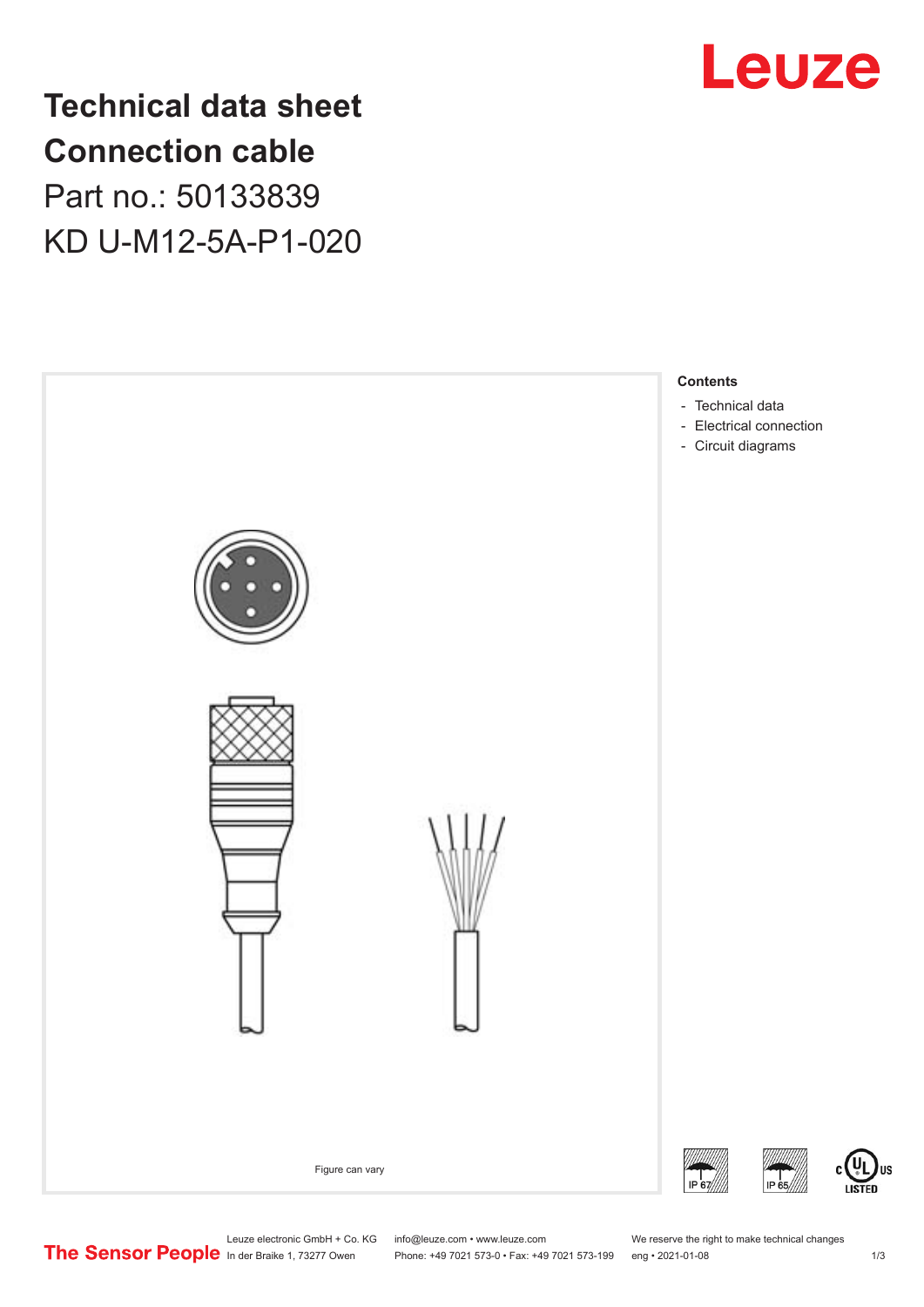# <span id="page-1-0"></span>**Technical data**

## **Electrical data**

**Performance data Operating voltage** Max. 125 V AC/DC

## **Connection**

| <b>Connection 1</b>               |                                                                                                                                                                                                                                |
|-----------------------------------|--------------------------------------------------------------------------------------------------------------------------------------------------------------------------------------------------------------------------------|
| <b>Type of connection</b>         | Connector                                                                                                                                                                                                                      |
| <b>Thread size</b>                | M12                                                                                                                                                                                                                            |
| <b>Type</b>                       | Female                                                                                                                                                                                                                         |
| Handle body material              | <b>PUR</b>                                                                                                                                                                                                                     |
| No. of pins                       | $5$ -pin                                                                                                                                                                                                                       |
| Encoding                          | hehon-A                                                                                                                                                                                                                        |
| Version                           | Axial                                                                                                                                                                                                                          |
| Lock                              | Screw fitting, nickel-plated diecast zinc,<br>recommended torque 0.6 Nm, self-<br>locking                                                                                                                                      |
| <b>Connection 2</b>               |                                                                                                                                                                                                                                |
| <b>Type of connection</b>         | Open end                                                                                                                                                                                                                       |
|                                   |                                                                                                                                                                                                                                |
| <b>Cable properties</b>           |                                                                                                                                                                                                                                |
| <b>Number of conductors</b>       | 5 Piece(s)                                                                                                                                                                                                                     |
| Wire cross section                | $0.34 \, \text{mm}^2$                                                                                                                                                                                                          |
| <b>AWG</b>                        | 22                                                                                                                                                                                                                             |
| Sheathing color                   | <b>Black</b>                                                                                                                                                                                                                   |
| <b>Shielded</b>                   | <b>No</b>                                                                                                                                                                                                                      |
| Silicone-free                     | Yes                                                                                                                                                                                                                            |
| Cable design                      | Connection cable (open on one end)                                                                                                                                                                                             |
| Cable diameter (external)         | 5 mm                                                                                                                                                                                                                           |
| Cable length                      | 2,000 mm                                                                                                                                                                                                                       |
| <b>Sheathing material</b>         | <b>PUR</b>                                                                                                                                                                                                                     |
| Wire insulation                   | PP                                                                                                                                                                                                                             |
| <b>Traverse rate</b>              | Max. 3.3 m/s with horiz. traverse path of<br>5m and and max, acceleration of 5m/s <sup>2</sup>                                                                                                                                 |
| Suitability for drag chains       | Yes                                                                                                                                                                                                                            |
| Properties of the outer sheathing | Free of CFC, cadmium, silicone, halogen<br>and lead, matt, low-adhesion, abrasion-<br>resistant, easily machine-processable                                                                                                    |
| Resistance of the outer sheathing | Hydrolysis and microbe resistant, good<br>oil, gasoline and chemical resistance in<br>accordance with VDE 0472 part 803 test<br>B. flame retardant in accordance with UL<br>1581 VW1 / CSA FT1 / IEC 60332-1.<br>IEC 60332-2-2 |
| <b>Torsion suitability</b>        | $\pm 180^\circ$ / m (max. 2 mio. cycles with 35<br>cycles / min)                                                                                                                                                               |

## **Mechanical data**

| <b>Width across flats</b>                                       | $13 \text{ mm}$          |
|-----------------------------------------------------------------|--------------------------|
| <b>Bending cycles</b>                                           | 5,000,000 Piece(s)       |
| Bending radius, flexible laying, min.                           | Min. 10 x cable diameter |
| Bending radius, stationary laying, min. Min. 5 x cable diameter |                          |
| <b>Environmental data</b>                                       |                          |
| Ambient temperature, operation,<br>flexible use                 | $-2580 °C$               |
| Ambient temperature, operation,<br>stationary use               | $-4080 °C$               |
| <b>Certifications</b>                                           |                          |
| Degree of protection                                            | IP 65                    |
|                                                                 | IP 67                    |
| <b>Certifications</b>                                           | c UL US                  |
| <b>Classification</b>                                           |                          |
| <b>Customs tariff number</b>                                    | 85444290                 |
| eCl@ss 5.1.4                                                    | 27279201                 |
| $eC/\omega$ ss 8.0                                              | 27279218                 |
| eCl@ss 9.0                                                      | 27060311                 |
| eCl@ss 10.0                                                     | 27060311                 |
| eCl@ss 11.0                                                     | 27060311                 |
| <b>ETIM 5.0</b>                                                 | EC001855                 |
| <b>ETIM 6.0</b>                                                 | EC001855                 |
| <b>ETIM 7.0</b>                                                 | EC001855                 |

Leuze

# **Electrical connection**

# **Connection 1**

| <b>Type of connection</b> | Connector                                                                             |
|---------------------------|---------------------------------------------------------------------------------------|
| <b>Thread size</b>        | M <sub>12</sub>                                                                       |
| <b>Type</b>               | Female                                                                                |
| Handle body material      | <b>PUR</b>                                                                            |
| No. of pins               | $5$ -pin                                                                              |
| Encoding                  | A-coded                                                                               |
| Version                   | Axial                                                                                 |
| Lock                      | Screw fitting, nickel-plated diecast zinc, recommended<br>torque 0.6 Nm, self-locking |

| cation        |          |
|---------------|----------|
| tariff number | 85444290 |
| 5.1.4         | 27279201 |
| 0.8           | 27279218 |
| 0.6           | 27060311 |
| 0.0           | 27060311 |
| 11.0          | 27060311 |
|               | EC001855 |
|               | EC001855 |
|               | EC001855 |
|               |          |
|               |          |
|               |          |
|               |          |
|               |          |